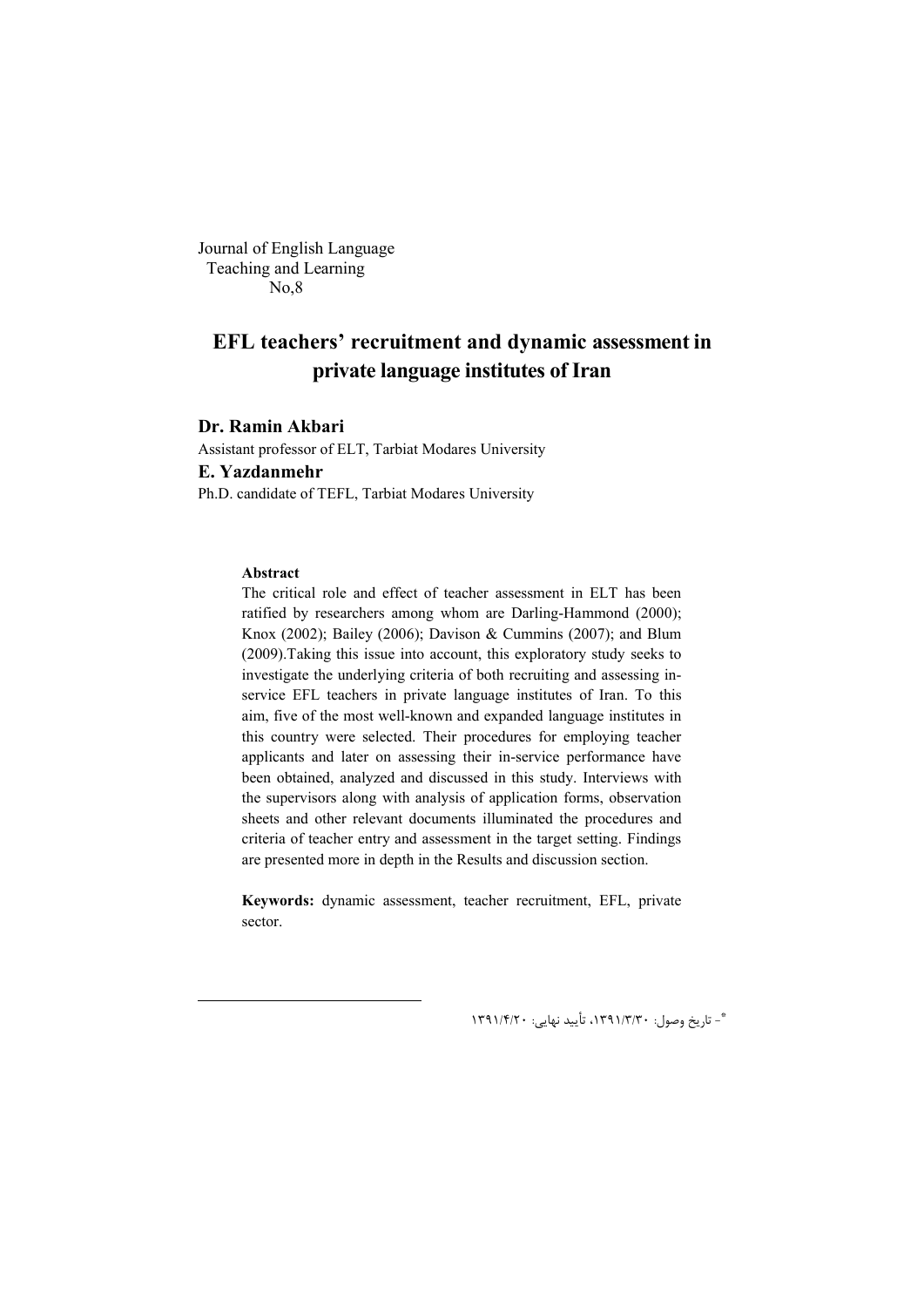# **1. Introduction**

Any discussion on the nature and quality of teacher assessment in education can begin with a short reference to the concept of assessment in general and consequently linking it to the targeted area for evaluation. Hence, the introductory section here tends to take the same direction.

# **1.1. Evaluation Concept**

Knox (2002) provides a truly insightful conceptualization of evaluation projects, their participants, goals and effectiveness considerations. According to him any evaluation project depends on contributions from severalpeople who share in the effectiveness of the educational program. They include learners, instructors, coordinators, policy makers, and funders.Thestakeholder often engages in evaluation in relation to decisionsabout what to achieve and how to achieve it. Clarifying the expertiseand expectations of your main stakeholders can help you decide on the focus of a specific evaluation.

As described by Zeichner (1999), studies with the aim of educational evaluation take different forms one of which is action research (utilization). The opportunities for such research are usually arranged by teachers themselves, a school district, union, university,state education department, regional lab, association, or various other sponsors and cosponsors (cited in Knox, 2002). Whatever the form or the extent of similarity, each evaluation possesses its own uniqueness. Even in case of several evaluations of the same system, course or the like although the final results might be similar, the *process* each has passed through should be considered carefully to access a better and fairer point of view to base our judgment on.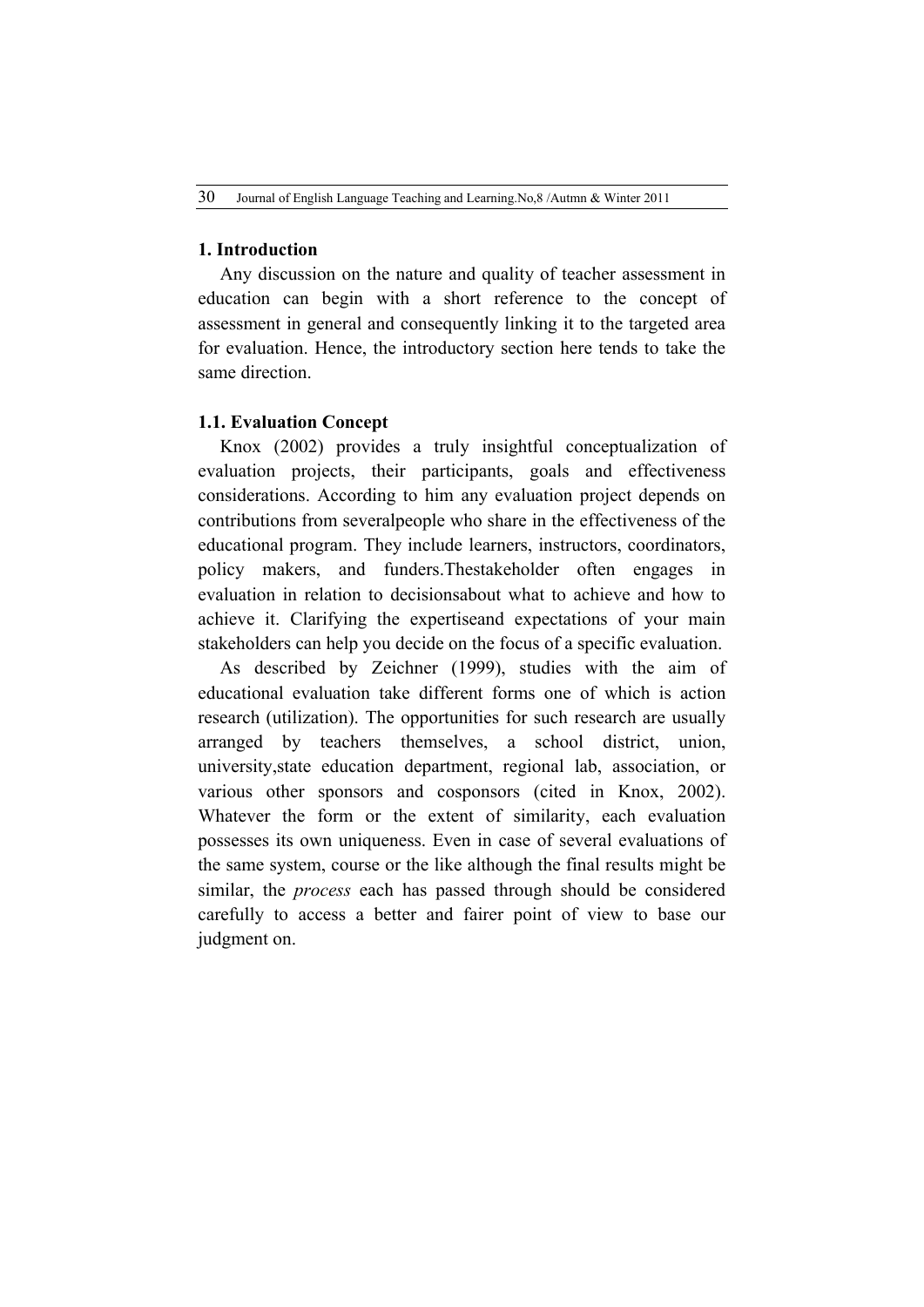# **1.2. Evaluation in ELT**

According to Davison & Cummins (2007), evaluation has always been of great significance in policy and practice of ELT. It is, in fact, connected to many aspects of TESOL including teacher development, teaching methodology and curriculum design.

More specifically, teacher preparation and the need for educational reform have been topics of much discussion in recent years. As pinpointed by Sullivan (2004),teacher assessment, like student assessment has become to be perceived as a frustratingly complex task. Teachers have been demanded to prove that they have demonstrable teaching competencies, and teacher selection and preparation programs have begun to be standardized. An instance of such standardization is The National Council for Accreditation of Teacher Education (NCATE) founded in 2002.

The criteria of teacher recruitment are always set in advance. These criteria can vary from one school to another, but there might be similarities in structure as well. Initial selection is usually done. Preservice teachers are offered training courses with pre-specified goals and within the required time limits. In-service teachers' performance is regularly supervised or observed by the supervisors in charge whose qualifications and responsibilities are described in detail by Bailey (2006).

### **1.3. Statement of problem**

There have been several books on teacher evaluation in the last 20 years (e.g.Millman, 1997; Millman & Darling-Hammond, 1990; Stronge, 2002). No one yet has brought together a coherent set of research papers on the work of a *national* professional body attempting to establish a system of teacher evaluation for career development: for example, the process of developing teaching standards; the development of evidence gathering methods for assessing teachers' performance on the standards; the setting of performance standards; and the selection and training of teachers to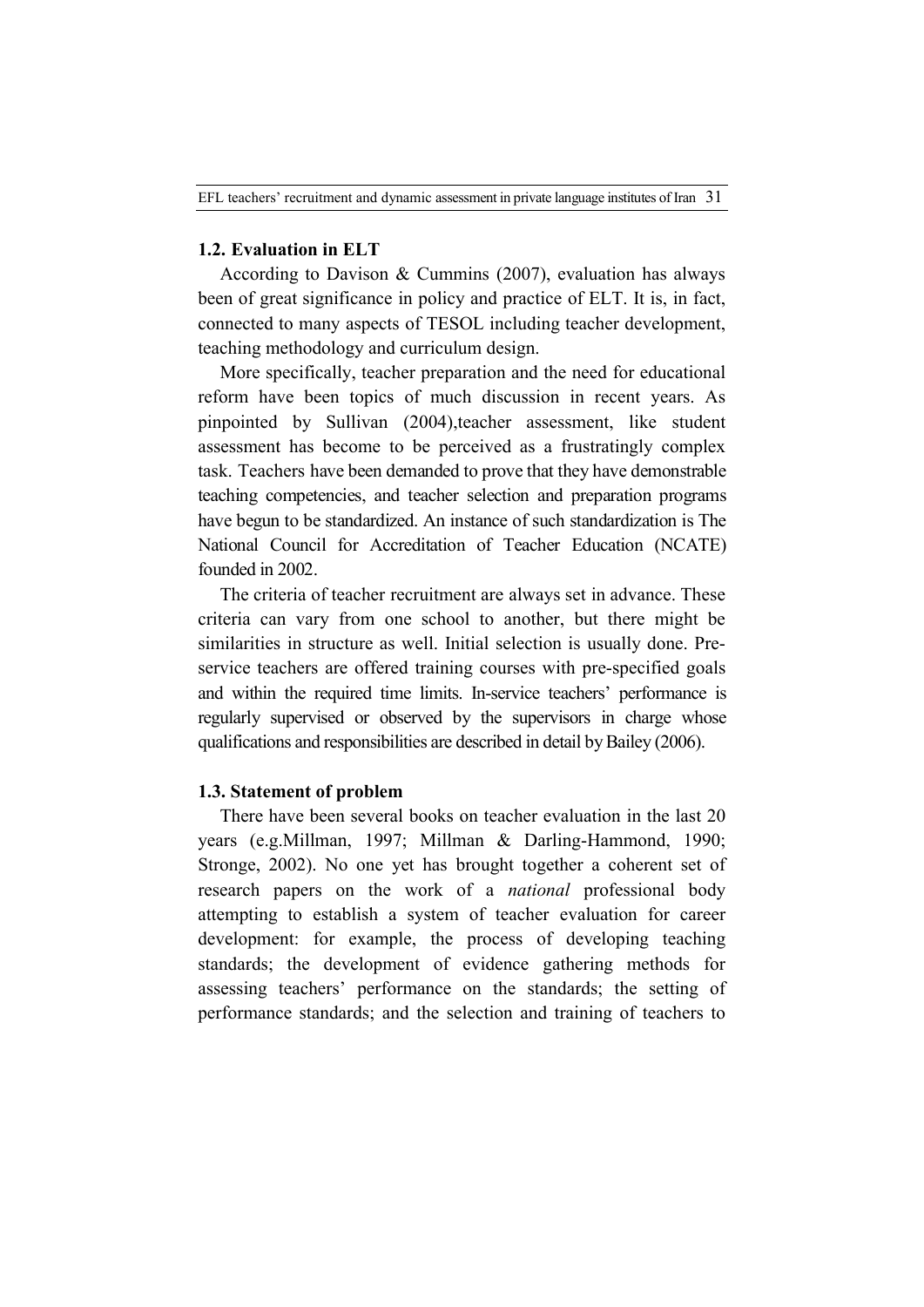provide reliable assessments of the evidence that applicants submit (Ingvarson& Hattie, 2008).

The focus of the present study is on teacher evaluation methods on the national level and attempt is made to gather evidence for the existing selection criteria and assessment standards in the private sector.

### **1.4. Purpose of study**

As previously mentioned, this researchas an exploratory study aims to scrutinize the underlying criteria of recruiting EFL teachers and later on the process of assessing their in-service performance. The setting is comprised of the private English language institutes of Iran.

Therefore, this study seeks to answer the following questions:

RQ1: What are the criteria and procedures involved in the recruitment of EFL teachers in private language institutes of Iran?

RQ2: What are the criteria and procedures involved in the assessment of these teachers' performance during their service?

# **1. Review of Literature**

Thaine (2004) distinguishes two major forms of teacher evaluation, formative and summative assessments. Examples of the first type can be self or peer evaluation, while the example of the second type could be portfolios that focus on a trainee teacher's autonomous individualized development. The focus of our research will be more on the formative one which is more of a dynamic nature and continues throughout the teacher's in-service performance. Nevertheless, we tend to divide the literature into two parts: teacher *entry* and *assessment*. By the first, we mean the prerequisite qualifications for applicants to be selected and enter an instructional environment including certifications, age, personality factors, etc. By the second, we imply the procedures of dynamic assessment of teachers after their entry and during their workingexperience.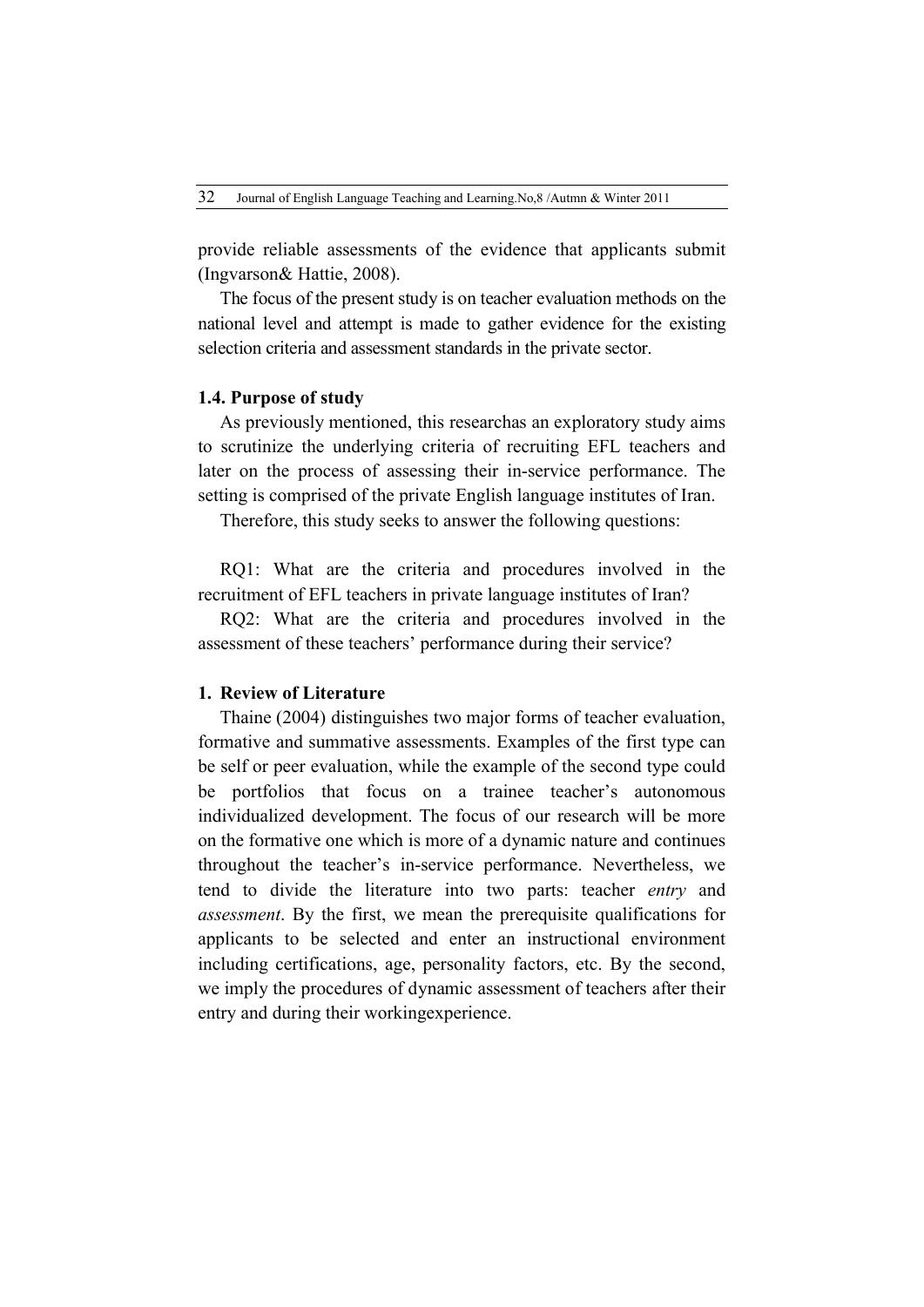# **1.1. Teacher entry**

Darling-Hammond (2002) mentions *teacher certification* as a strengthening issue for teaching effectiveness, and considers it as a legitimate condition in teacher selection. The necessity of this criterion was previously questioned by Walsh (2001); however, it has been well defended by the former researcher. Another teacher attribute found consistently as a selection criterion for teachers is *verbal ability* along with *subject matter knowledge*, as suggested by Walsh (2001).

Among theother common admission categories are *letters of recommendation*, a personal *interview*, and *work experience* with children or adolescents (Ishler, 1984; Lamen& Reeves, 1983; Watts, 1982, cited in Duquette, 1993).

In addition to the aforementioned features, usually there is a need for some educational *training courses* prior to the actual teaching in class. Several issues become of importance in this training. The weight of each depends on the priorities defined in the curriculum. Darling-Hammond (2000) evaluates the standards set by the National Board for ProfessionalTeaching Standards (National Board or NBPTS). Among these criteria, she points out knowledge of subject matter and, especially, the knowledgeof teaching and learning acquired in teacher education as strongly correlated with teacher performance in the classroom.

O'Meara and MacDonald (2004) acknowledge the significance of worldwide initiatives in the area of standards for teachers. They point out the dearth of research in how teacher education programs are responding to the standards agenda. Their paper in the same year positions standards as integral to the recontextualization fields for teacher educators and their programs.

Dole, Nokes and Drits (2008) highlight the necessity of including cognitive strategy instruction in teacher training courses especially for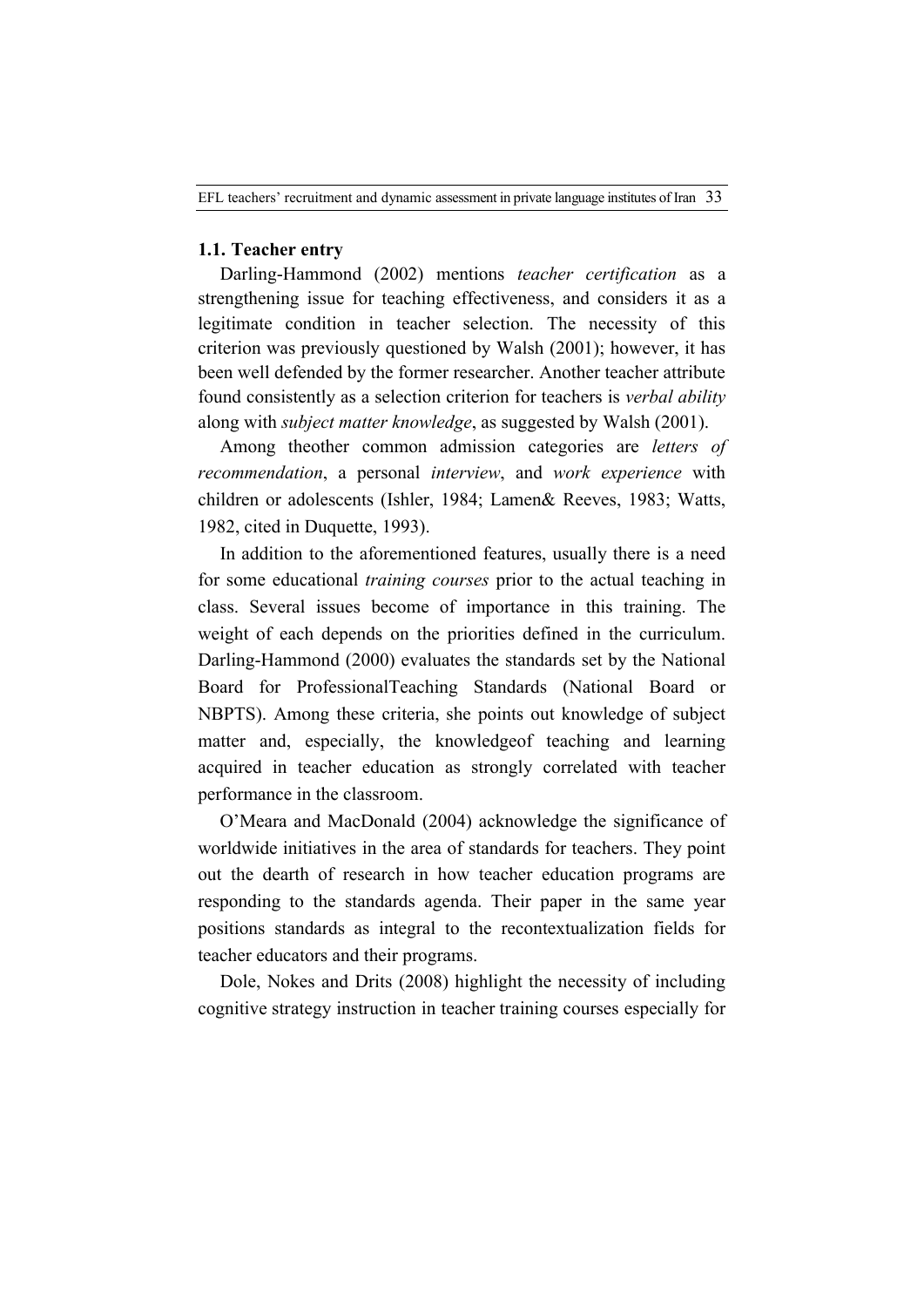those who are going to teach reading comprehension. They view this as a transition from research to practice.

# **1.2. Teacher assessment**

As Thaine (2004) puts it, second language teachers now operate in a world where learners, employers, and quality assurance agencies require some kind of guarantee of ability that is in some way measurable. Typically, these expectations of professional competence are articulated by means of criteria that aim to judge a teacher's performance.

One issue to take into account is that of *context*, as reminded by Darling-Hammond & Snyder (2000). With this regard,cases, portfolios that assemble artifacts of practice, exhibitions of performance, and problem-based inquiries are some of the tools used to capture important attributes of teaching and reasoning about teaching.

Another commonly used way to evaluate in-service teachers is to refer to their learners' performance. According to Glazerman et al. (2010), teacher assessment based on the contribution they make to the learning of their students, *value-added*, has become an increasingly popular but controversial education reform policy.

Blum (2009) talks of a *growth-oriented* teacher evaluation plan. In this process, a wide range of opportunities are provided for all employees to develop skills necessary to perform their work with quality. And, teacher evaluation has a focus on identifying and developing skills teachers need to implement *standards-based* reform.

In the similar vein, Darling-Hammond & Snyder (2000) use the notion of*authentic assessments* of teaching. Under this title, they include opportunities for developing and examining teachers' thinking and actions in situations that are experience-based and problem oriented and also include or simulate actual acts of teaching. Such acts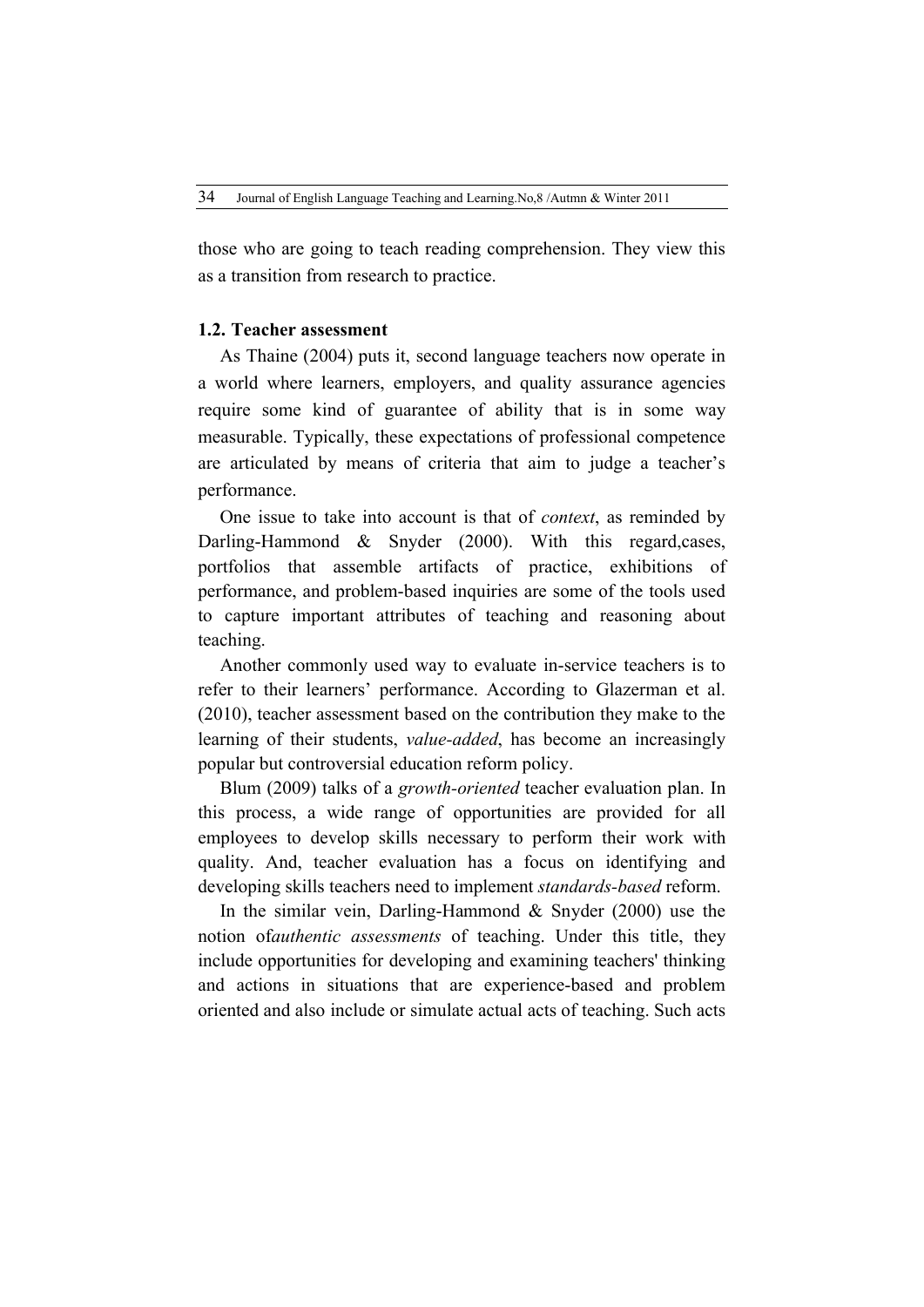of teaching include plans for and reflections on teaching and learning, as well as activities featuring direct interaction with students.

One way to access how teachers actually perform in class situation is *observations* made typically by supervisors. This procedure, as described by Stufflebeam, Madaus and Kellaghan(2002) consists of visiting a very few classes, usually withadvance notice and using checklists or subjective judgment to determine whetherappropriate practices are occurring during the visit.Bailey (2006) elaborates on the notion of *language teacher supervision*, supervisors' varied roles in professional contexts, roles of teacher supervisors in general education, supervisory skills and so on.

Controversies abound in whether these observations are truly indicative of the teacher and learners' behavior in class. Other suggestions are made including *unseen observations* in language classrooms by Powell(1999) and Quirke(1996)based on astructured self-evaluation conducted by the individual teacher and thendiscussed with the supervisor (cited in Bailey, 2006). The other end of the continuum can be *surprise observations* as can be seen in figure 1. Here, Bailey (2006) sketches a scale that can tip in the direction ofeither supervisor control or teacher control over scheduling classroom observations:



*Figure 1.Supervisor and teacher control over arranging classroom observations*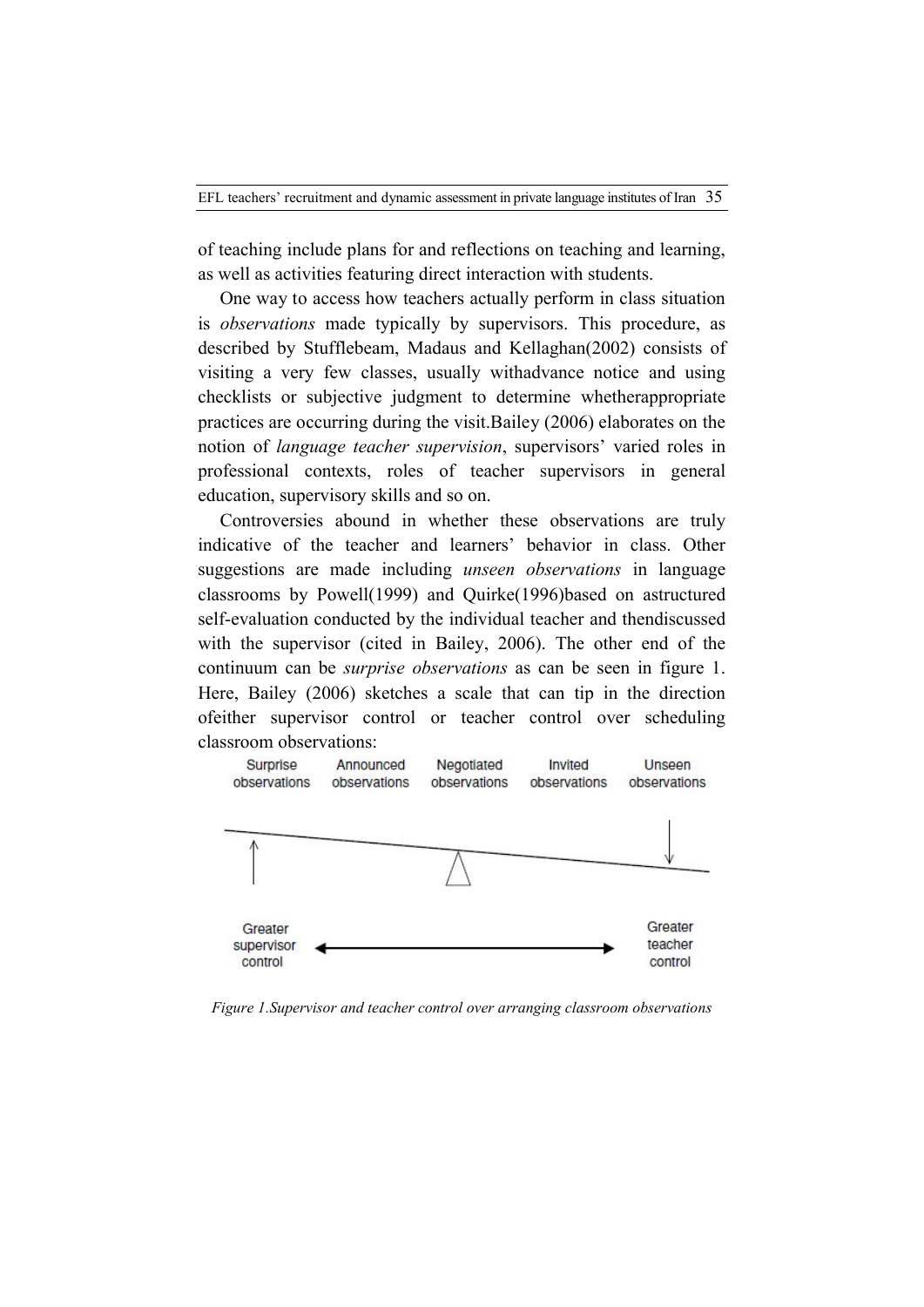Steinmetz (2002) introduces an evaluation model called the Discrepancy Evaluation Model (DEM) which can very well be used to evaluate in-service teachers. The key elements in this model are *S* implying the Standard, *P* standing for the Performance and *D* referring to the discrepancy between the standard and the actual performance. Here, the evaluator's role is as a facilitator who guides the clients in setting the standards and goals and then evaluating the program and based on the findings make either adaptations to the standards or make improvements to the practices. The component analysis of the teacher in-service program is illustrated as the following in this model:



*Figure 2. Component analysis of teacher in-service program in DEM*

There exists an input-process-output analysis among these components. If numerical values are attributed to the components of such program, the abbreviated input-process-output description for each might look as in Figure 3.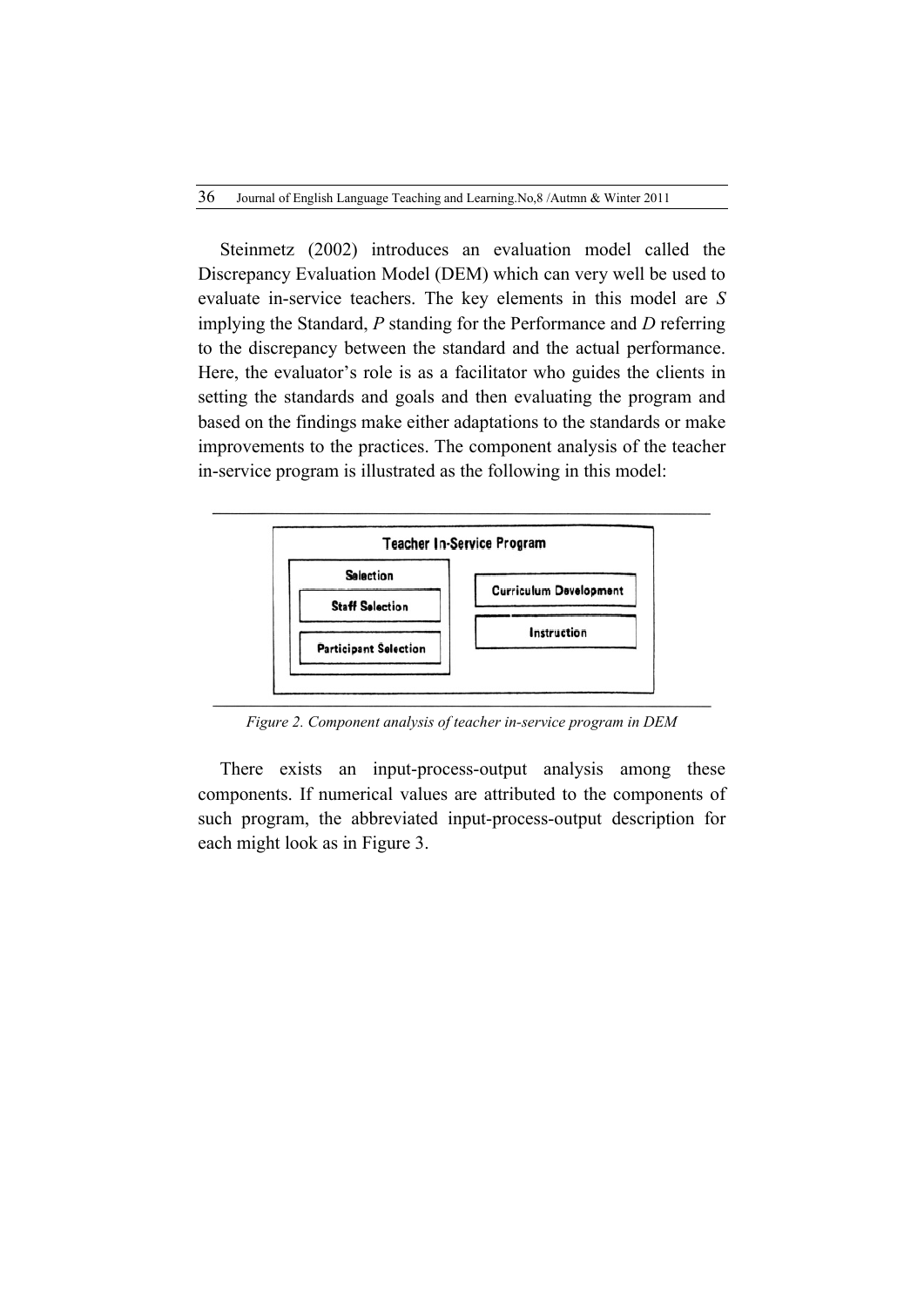

*Figure 3. Program network*

The output of 1.1.1is used as input to 1.1.2, 1.2, and 1.3. In other words, the teacher trainers will beinputs to the participant selection, curriculum development, and in-service instruction activities (Steinmetz, 2002). More details on the model can be obtained fromStufflebeam et al. (2002).

# **2. Methodology**

# **2.1. Setting**

Among the private language institutes of Iran, 5 of the most wellknown with the highest number of annual registrationhave been selected. They include:

- **Iran Language Institute (ILI)**: affiliated with the Ministry of Education of Iran; founded in Tehran in 1304; now holds around 200 branches in Iran and 24,000 students in the country.

- **Safir Language Institute of Iran**: founded in 1378 in Tehran; holds over 40 branches in Iran; has got about 800 EFL teachers nationwide; holds both GE and ESOL exam preparation courses.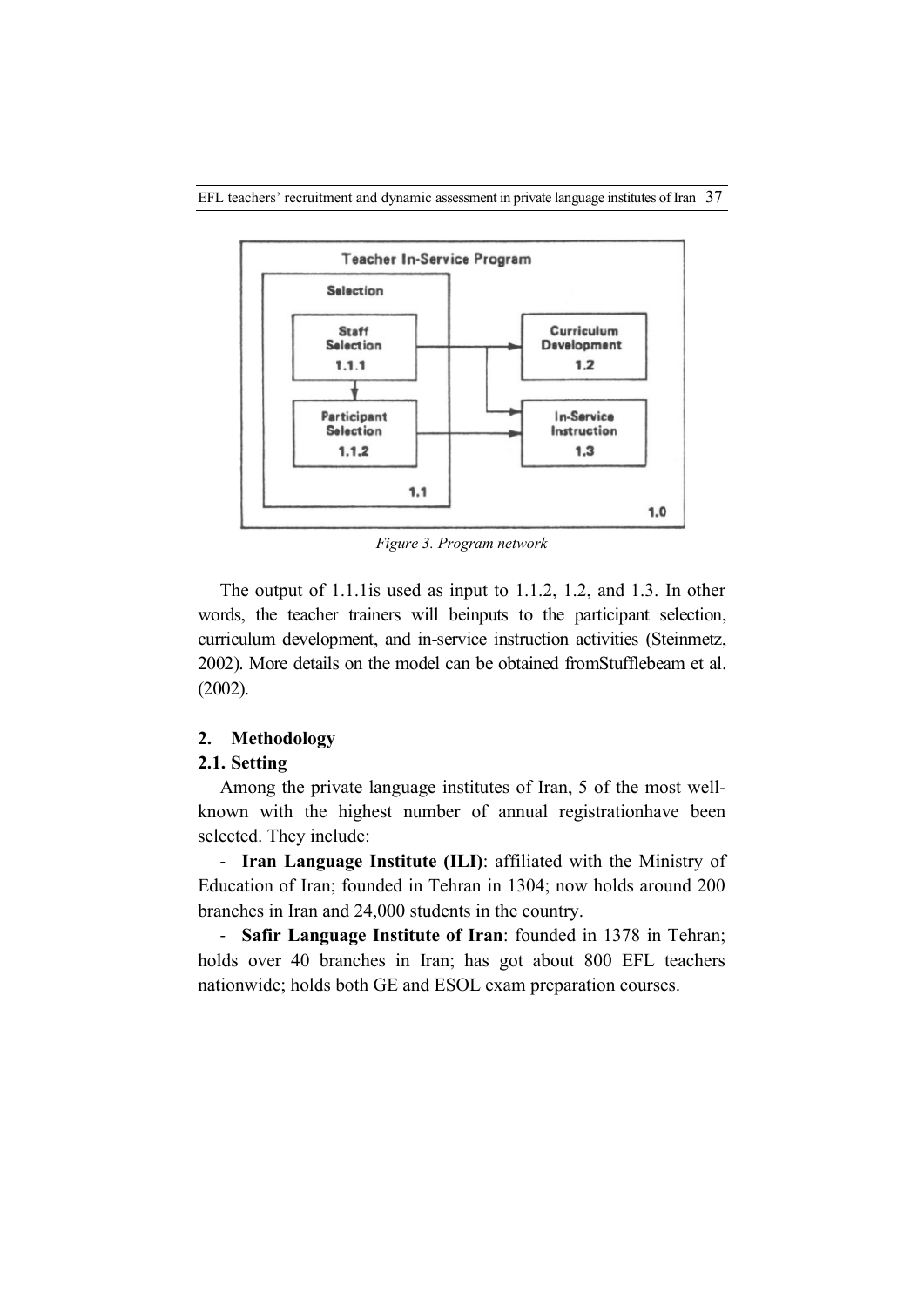- **Kish Institute of Science and Technology**: founded in 1367 first with the aim of instructing sailors and then specifically teaching English; now holds more than 72 branches in 17 provinces of the country; has got 1500 teachers and over 360,000 students internationally; holds both GE and ESOL exam preparation courses.

- **Rah Pouyandegan Cultural Institute**: affiliated with the International Communication Center, and the Ministry of Culture & Islamic Guidance and the Ministry of Science of Iran; founded in 1385 in Mashhad; now holds branches in Iran and also Malaysia and Armenia; is among the few language institutes that have obtained an ISO standard; holds mainly ESOL exam preparation courses but does also have GE courses.

- **Tehran Institute of Technology**: founded in 1361 in Tehran; has published over 1300 academic books; its English department holds both ESP and GE courses and also ESOL exam preparation courses.

### **2.2. Instrumentation**

No pre-designed instrument was employed for data gathering. This step, as further described in *Procedures,* was mainly carried out through interviews, voice-recording and the internet to get information on the history and background of the institutes. However, the materials which were obtained from the institutes and used for analysis consist of observation forms, demo evaluation sheets, application forms, course charts and so on.

### **2.3. Procedures**

#### **2.3.1. Data collection**

The data in this study have been gathered in several steps. Initially, it was attempted to arrange for personal meetings with the supervisors of the target institutes. The meeting sessions were tape-recorded. The major questions were about how they would select among teacher applicants (teacher entry criteria) and then how they would evaluate their in-service teachers. At the end of the session, the researcher received the observation sheets or other relevant documents. The recordings were later transcribed. In cases where personal meeting was not feasible, on-the-phone interviews were made. Some parts of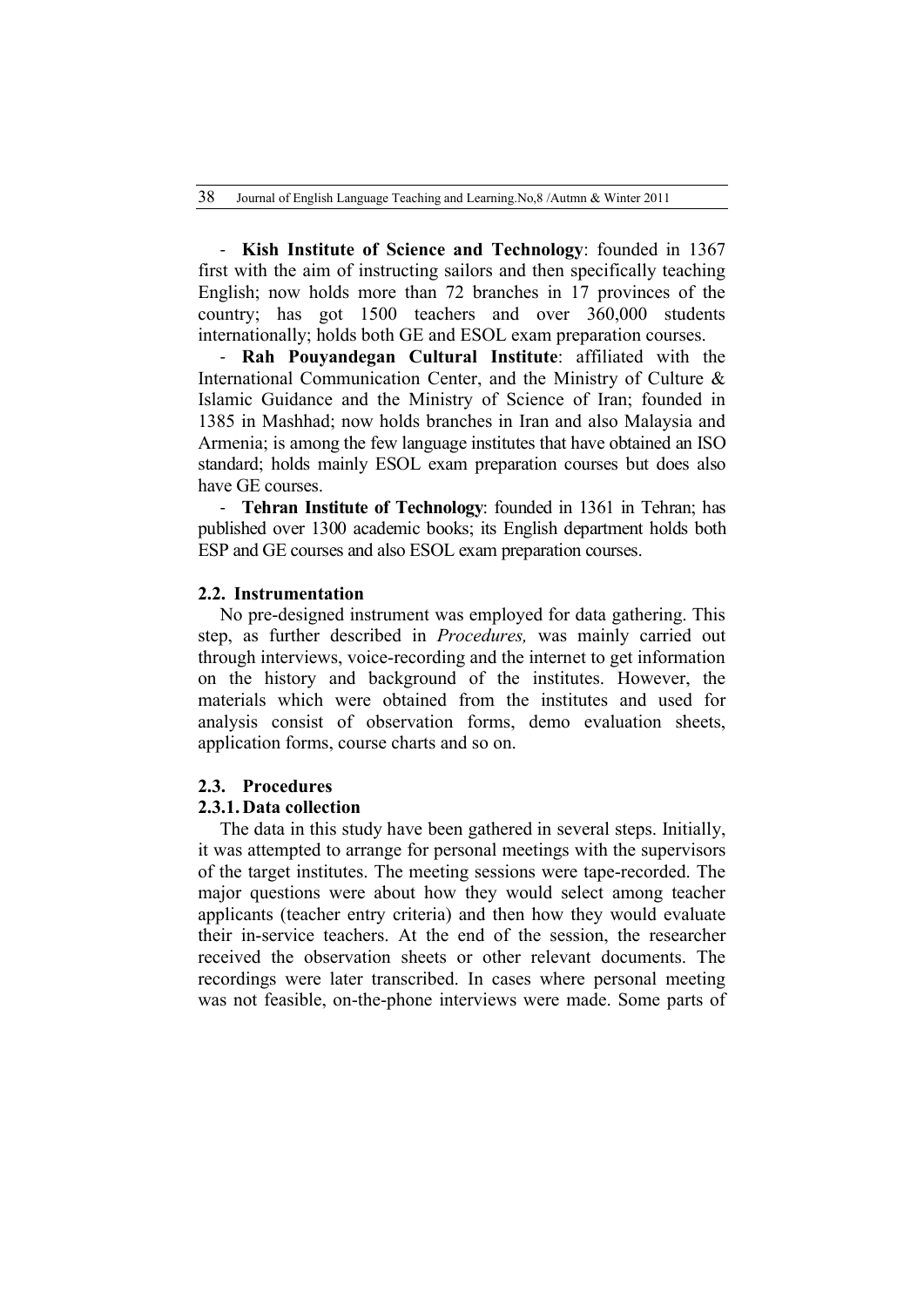EFL teachers' recruitment and dynamic assessment in private language institutes of Iran 39

the data are according to the experience of the researcher as an informant who has been working with 3 of these institutes so far. Additional information on the background and current status of the target institutes were obtained via the websites belonging to each institute. The data collection procedures were carried out within two weeks in late winter 2012.

# **2.3.2. Data Analysis**

The data have been analyzed qualitatively by reviewing the documents, recordings, web-based information and the researcher's experience as an informant. The results are presented in figures and statements.

# **3. Results and Discussion**

The results of the analyses are presented in two sections: teacher entry and teacher assessment. This is in line with the aim of study and the related review of literature.

### **3.1. Teacher entry**

Analyses of the interviews revealed the elements recurrent in the process of teacher selection in private language institutes of Iran as including: application, interview, written examination, training course and internship. The unmarked pattern which can be imagined for teacher recruitment can be illustrated as in figure 4:



*Figure 4. The process of teacher entry*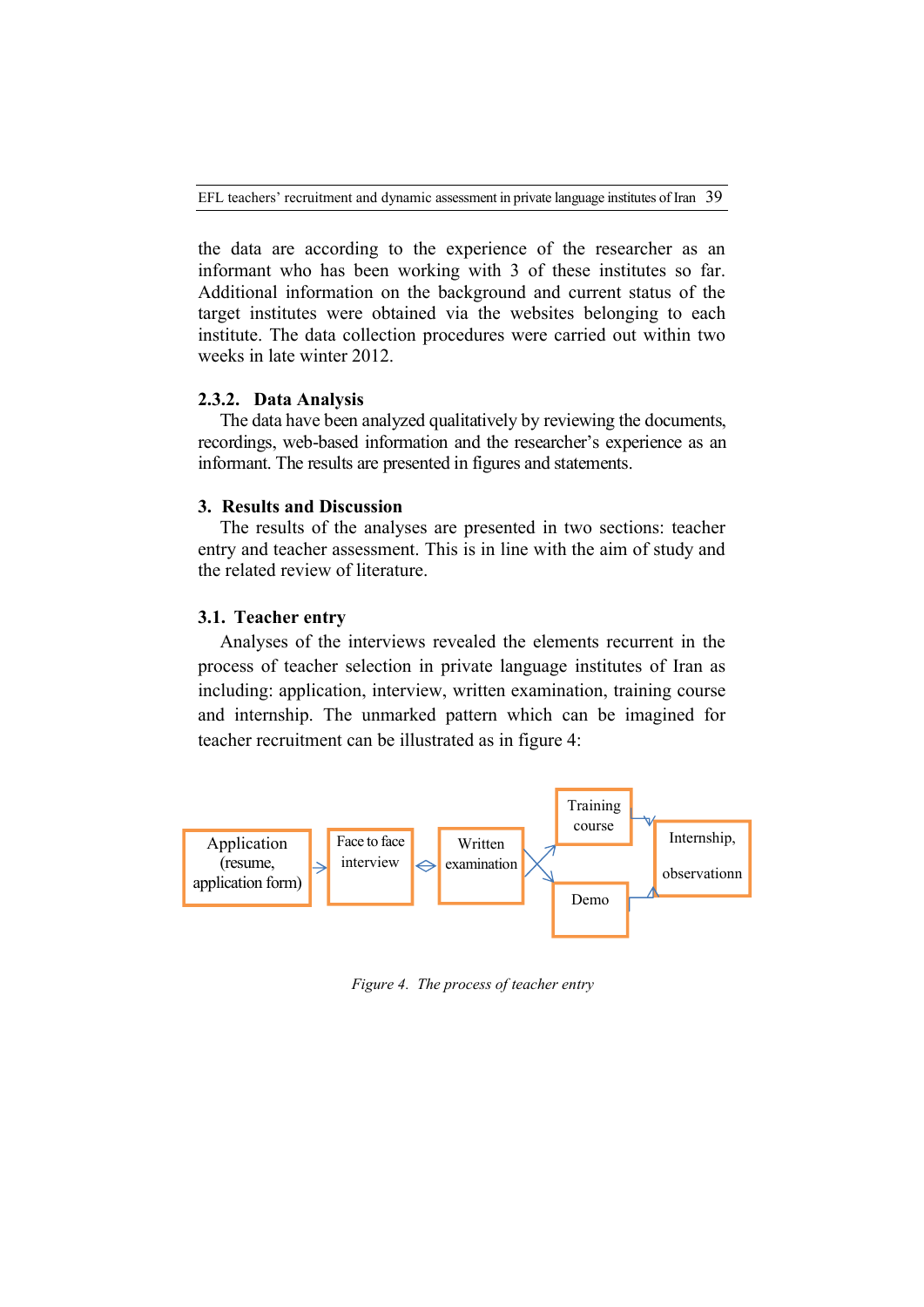There might be details involved in any of these stages. On the whole they include:

# **3.1.1. Application**

This element was found to be the initial stage of teacher admission process in all the institutes. It was expected to be performed either by filling out a pre-designed application form or submitting a handwritten resume. The main sort of information sought for in this stage as the forms and the interviews show is:

- Personal information: age, gender, marital status, family background

- Educational information: university degrees, dates of education, place of education and relevant proficiency certificates as emphasized by Darling-Hammond (2002)

- Working background: job experiences as corroborated by Ishler, (1984); Lamen& Reeves(1983); Watts(1982)(cited in Duquette, 1993).

- Contact information: postal address, phone number, email address

In the case of resumes, the writing and presentation abilities of applicants are also checked for. Based on this initial information, a number of applicants who do not meet the basic requirements are automatically eliminated.

# **3.1.2. Interview**

This element is also present in teacher admission process in all the institutes. However, it might either follow or precede the written examination. In 3 of the institutes, this stage is done immediately after selecting among the applicants whose resumes or forms have been reviewed. In the 2 other institutes this stage is carried out after the written exam. The sort of information investigated includes: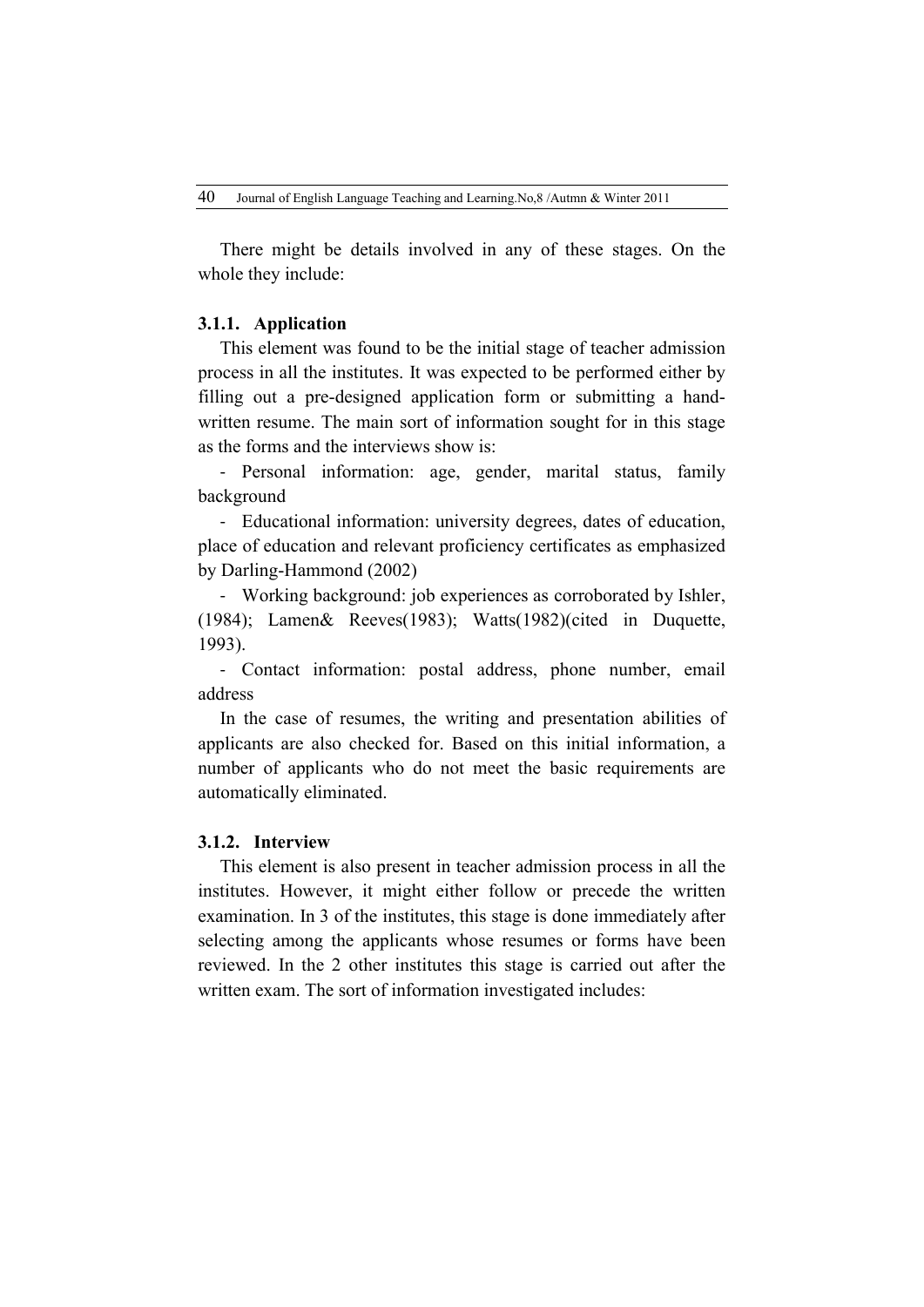- Personality features: for instance, whether the applicant is adequately tactful and serious to teach adults, as emphasized in Kish institute; whether s/he is warm and friendly, open-minded and adaptive, etc.

- Appearance: if the appearance, looks and clothing are legitimate for a teacher

- Elaboration on the personal and working information mentioned in resume or application form

- Examination of language proficiency: done either totally directly as in ILI, or preferably tacitly as in Rah Pouyandegan or Kish institutes

- Communication skills: specially speaking skill as stated previously by Walsh (2001) and posing one's opinions and reacting to the interviewer's challenging ideas

Interviews are ordinarily carried out in a face to face meeting of an expert and an applicant in a conversation dyad. There are 2 exceptions here: In Tehran Institute of Technology the applicants recommended by the supervisor's from cities other than Tehran are interviewed on the phone. In Safir, applicants are interviewed in a group all together along with the interviewer. The nature of such an interview is discussion based, and all throughout this process, communication skills and personality factors of the people are examined carefully but tacitly.

# **3.1.3. Written examination**

This element is present in 3 of the institutes, optional in 1 and absent in another. Where it exists it is either the same or an adapted version of an international English language proficiency test: TOEFL or CAE. In an institute like Safir, the exam has been developed by the academic board of the institute itself and based on its exclusive goals. In 3 of the institutes applicants have to pay in advance to the exam. The tests are in multiple-choice, fill in the blanks and matching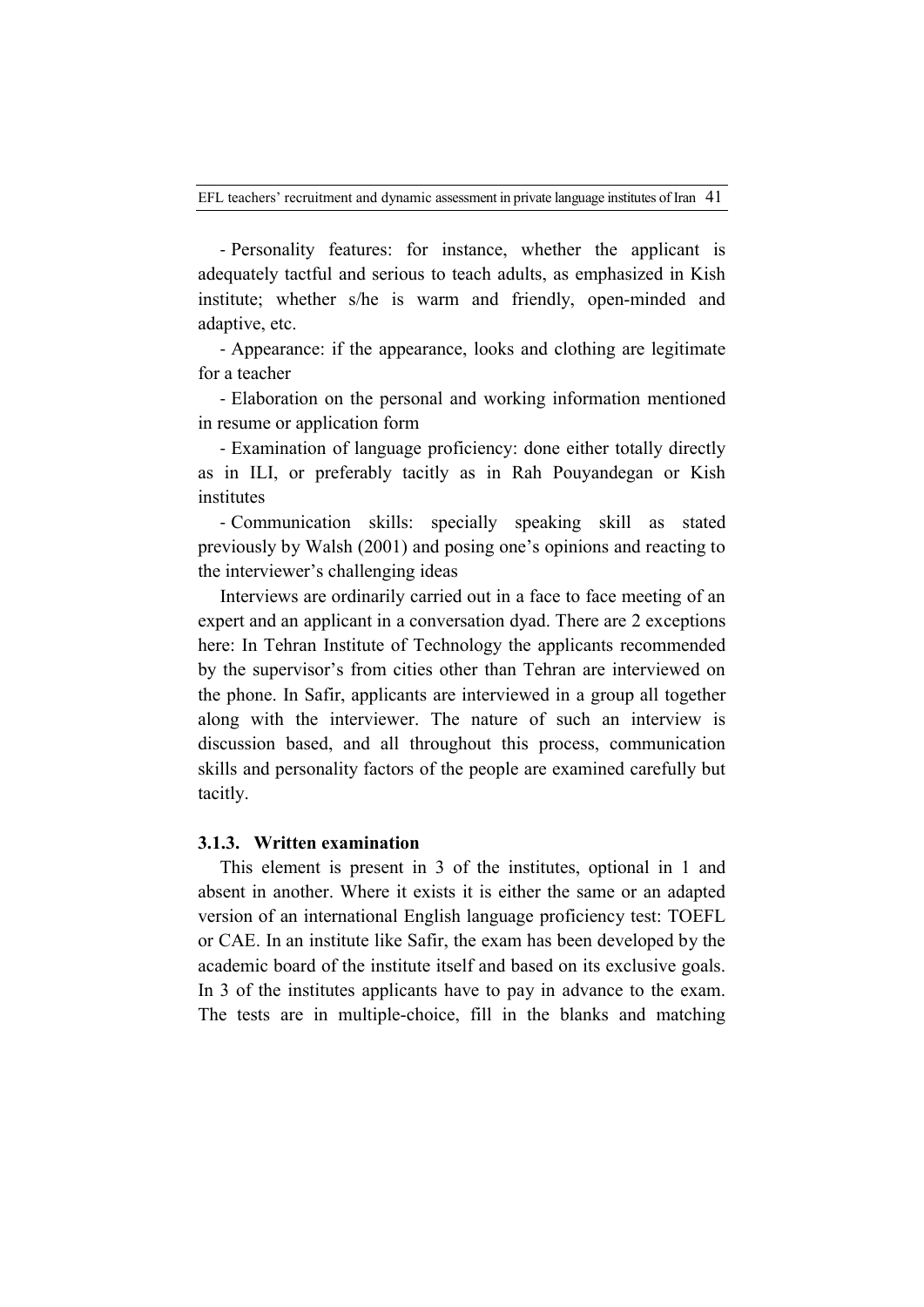format. The writing sections have been omitted and the speaking sectionhas been equated with the interview. The main components that are checked upon are grammar, vocabulary and reading comprehension.

In ILI, besides the acceptable score in the written exam, holding at least one of the following certificates is required:

- Senior Proficiency Certificate (the highest achievement degree offered by the institute to its graduates)

- B.A. or higher degree of TEFL, Translation or English **Literature** 

- Score above 100 of TOEFL iBT, above 600 of TOEFL PBT, above 7.5 of IELTS, CELTA or DELTA

Evaluation based on the exam results varies among the institutes. In Kish institute, for instance, the exam results are both norm- and criterion-referenced. There is a certain score above which applicants can teach adults. Below that score, they fail or teach children. Moreover, in accordance with the number of teachers the institute needs, those who pass will be selected form the top rank down. In ILI, scores will not be announced. The ranks are important and decisive in passing. The few candidates who manage to pass will be authorized to be interviewed.

# **3.1.4. Training course (TTC)**

This is ordinarily an intensive course carried out within a week instructed by an expert or the supervisor of the institute usually from the main office. During this course, teacher trainees are acquainted with the dominant approach or methodology adopted by the institute, the course materials, class arrangement, management, short-term and long-term goals, teaching techniques and other relevant issues.

In 3 of the institutes, namely Kish, Safir and ILI this element is of great significance and inevitable for all applicants. In the other 2, there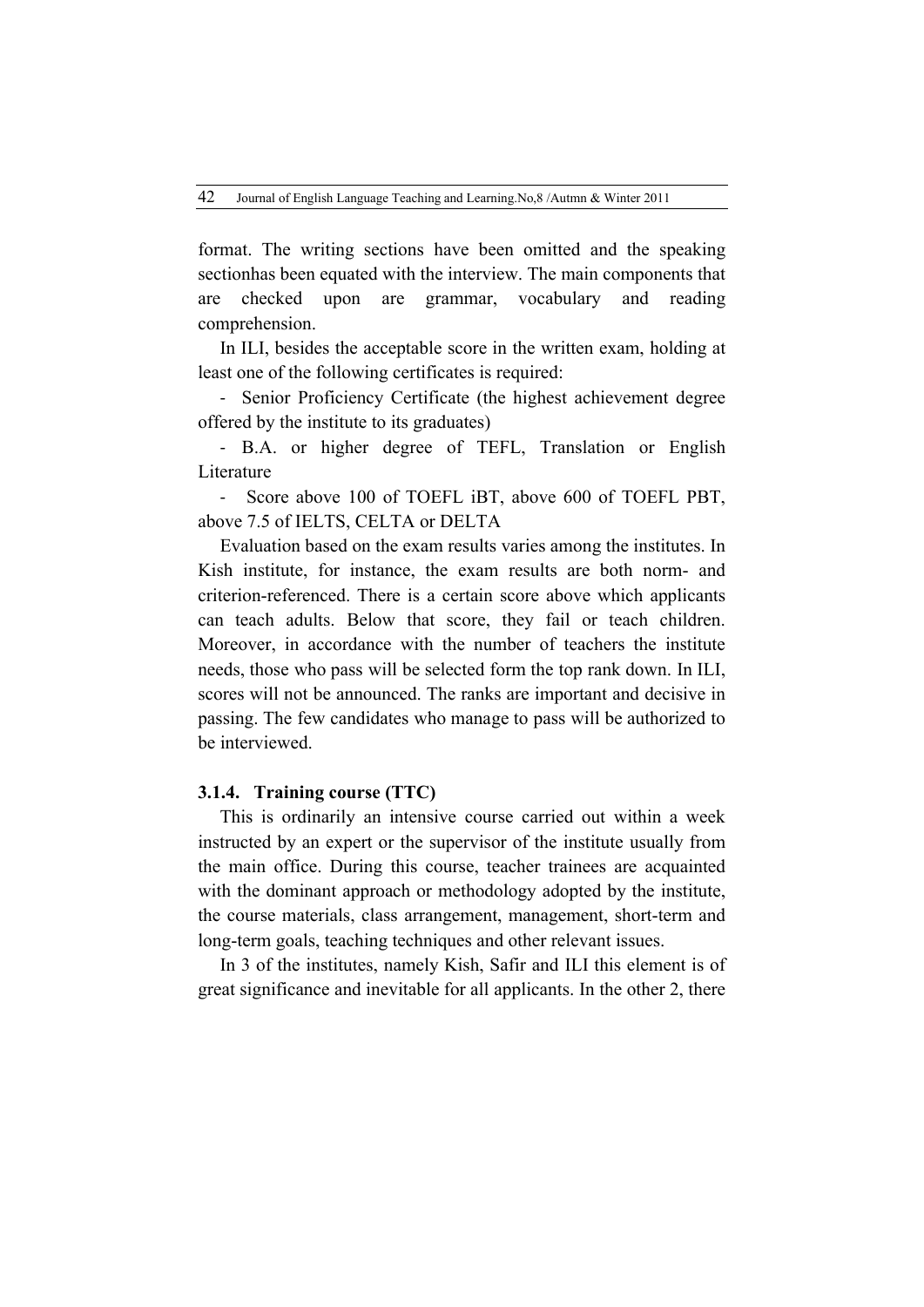is no training for experienced teachers and just a brief introductory meeting with the supervisor for less experienced ones.

When there is a training course, there is necessarily a demo session at last to see the extent to which trainees have internalized the issues emphasized in the course and learned to apply them. In this stage, trainees are required to teach part of a lesson in the target textbook in the presence of the trainer, supervisor(s), other teachers and other trainees. The audience play an active role as so-called students and the presenter is expected to do the right thing and to say the right words in the challenges s/he finds him/herself in.

Demo presentation can be very crucial in the final recruitment decision as is the case in ILI, or can be viewed milder and merely as a legitimate end to the whole course as in Kish. Usually there is no real failure atthis stage as the trainees whose performance cannot be accepted are provided with a second chance to take part in the course and try the final practice. However, the loss of time and expense will be left totally to the applicant. This becomes a problem especially when the training course is held only in the main officeas is the case for ILI. For every interview, TTC and demo applicants need to go to Tehran which adds to the costs.

# **3.1.5. Internship**

This stage is obligatory in 4 of the institutes and optional in 1. The requirement is to attend experienced teachers' classes for a couple of sessions (the number is decided by the supervisor),observe the more experienced teachers' class management and instruction closely and to make notes. There is a debriefing meeting with the supervisor once the internship is over and the trainee is perceived to be prepared to begin his/her job.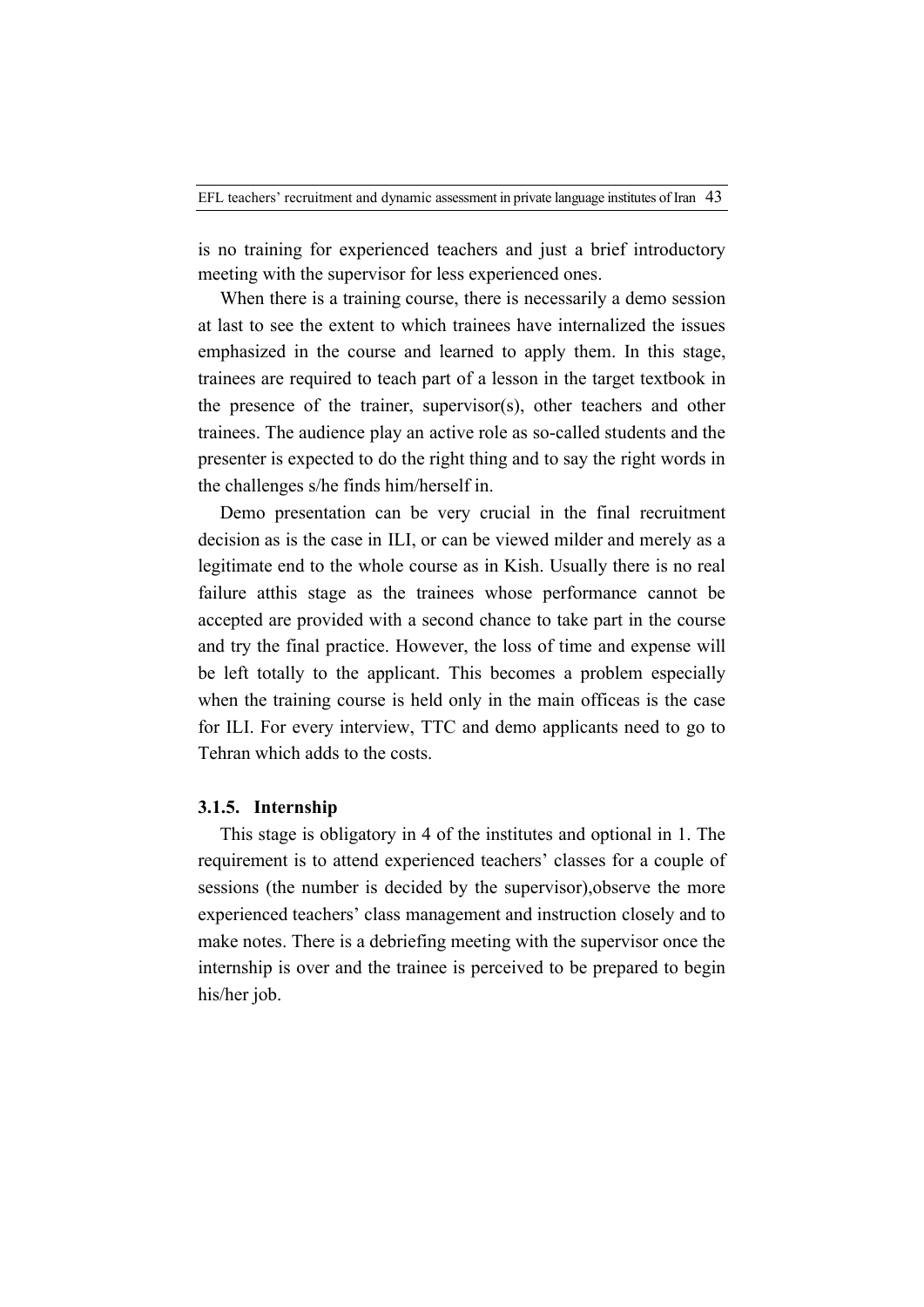As the results for *Teacher entry* revealed, English language institutes in Iran follow basic stages in a more or less similar order. The nature and quality of these elements, however, seem to be more important than their presence or absence. Attempts can be made to make interviews more interactive and authentic as tried out by Safir institute. The applicants' time and money can be saved by sending the institute's delegates to towns and cities to hold the interviews or lead the training courses. Second chances can be provided for the applicants who did not perform well on the interview due to reasons other than proficiency such as stress. Furthermore, the validity of examinations can be augmented through using more productive tests which have at least one writing task undeleted.

### **3.2. Teacher assessment**

Once trainees manage to enter the system, they realize that the evaluation process still runs and their performance along with that of their colleagues will regularly be monitored by the supervisor or educational experts. This forms a dynamic type of in-service assessment which was found to be common among the EFL institutes in the present study.Therefore, now we attend to class observations as previously introduced by Stufflebeam, Madaus and Kellaghan (2002) in the *Review* section.

As for the type of observations pinpointed by Bailey (2006), 4 of the institutes made surprise observations to add to the authenticity of class performance. Scrutinizing the content of observation sheets provided us with the main issues of assessing teacher's actual performance in class. In this study, a 4-element categorization is suggested, as in figure 5, to subsume all the common issues of concern in observation and evaluation procedures taken by these institutes.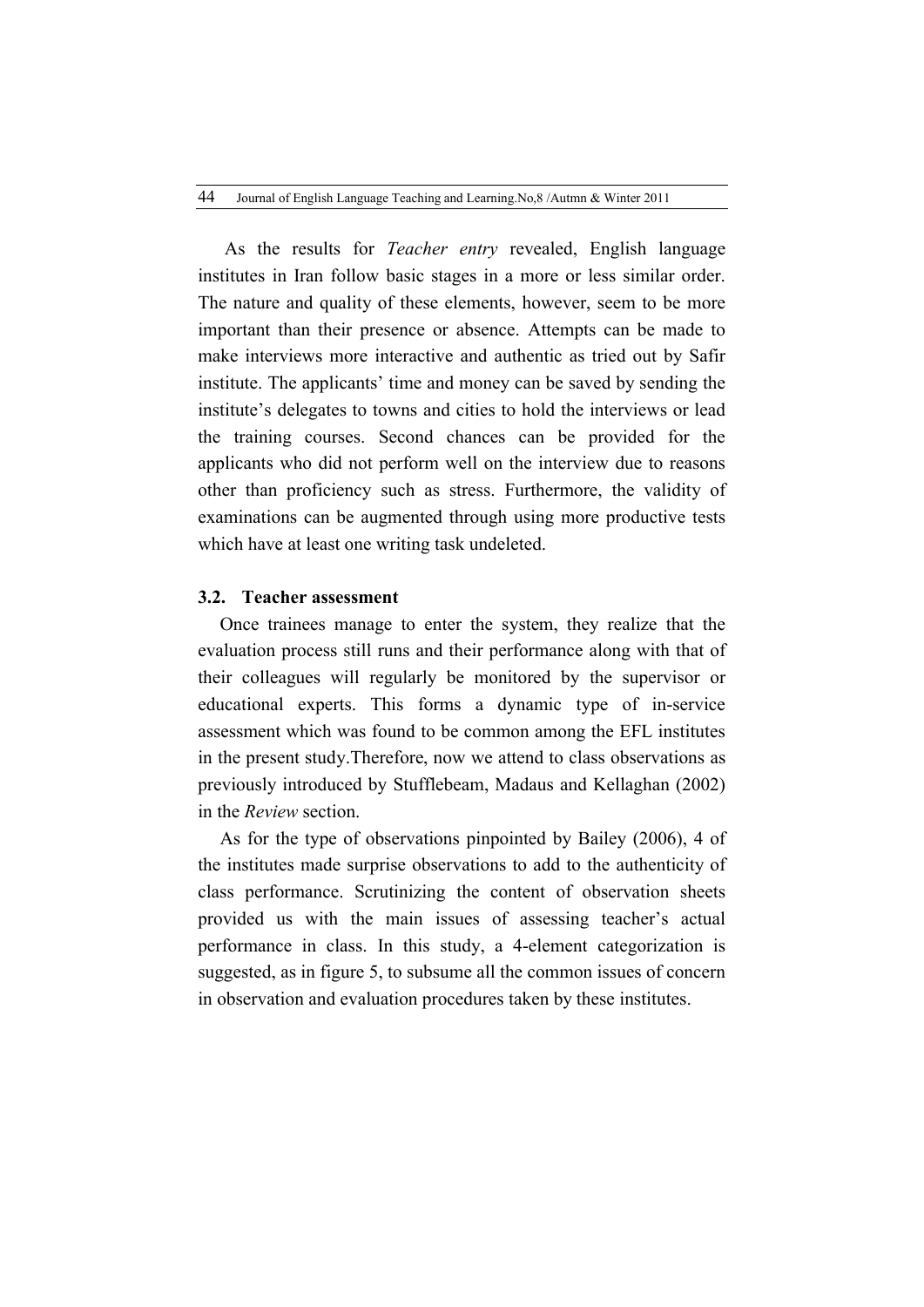

*Figure 5.Main elements of in-service teachers' assessment*

### **3.2.1. Teacher's command of English**

This involves checking for the teacher's fluency and accuracy in the following areas:

- Accuracy of speech and structure
- Accuracy of pronunciation
- Fluency in speech
- Accuracy of performance in discourse

This is either explicitly stated and included in the observation forms, or considered as part of *Miscellaneous*issues as in Kish institute. Instances of incorrect use of syntax or lexis are jotted down by the observer and later reminded to the teacher in the debriefing session. In some institutes such as ILI, great emphasis is placed on accuracy and even the minor mistakes especially in pronunciation and intonation are carefully recorded in the evaluation sheet. The reason why teacher's accuracy is so much emphasized is attributed, in Rah Pouyandegan, to teacher's role as a model for learners' speech.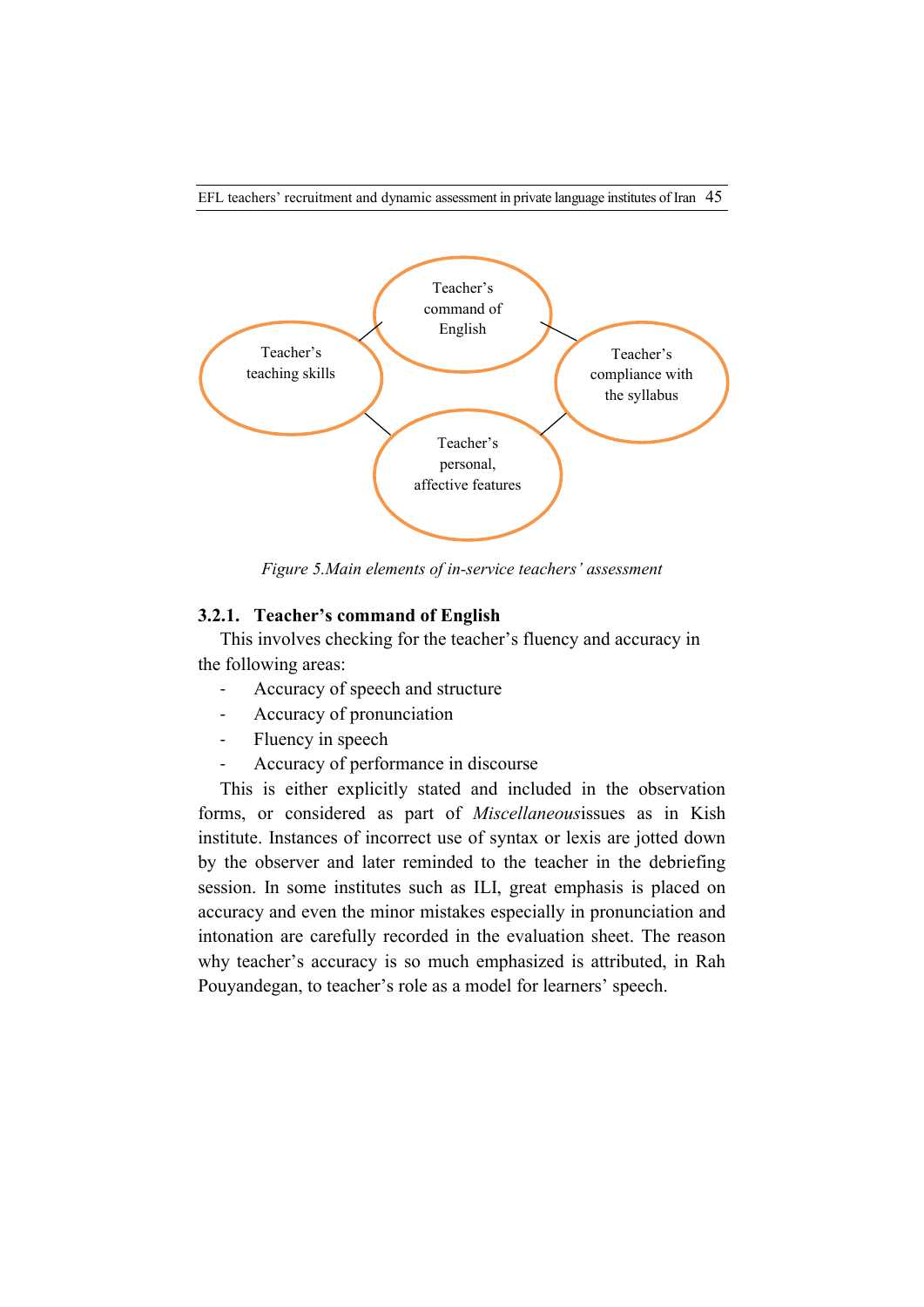Another item which can be subsumed under teacher's command of English can be *level adaptation.* Teacher's command of the language needs to be adapted to the current level of the students. This is an issue whose significance is emphasizedby all the institutes.

# **3.2.2. Teacher's personal/affective features**

Components which can be subsumed under this heading are found to be:

- Teacher's punctuality
- Teacher's rapport with learners
- Teacher's tolerance(particularly in error treatment)

Teacher's enthusiasm and dynamism as to involve learners more effectively and wholeheartedly

The weight and significance attached to any of these features vary to some extent across the institutes. In ILI, for instance, teacher's punctuality is strongly emphasized as the teacher is expected to set a perfect example for learners. In more communication-oriented institutes such as Rah Pouyandegan and Kish, the second and fourth components are highlighted so as to positively affect learner's class performance and participation. Teacher's tolerance is found to be one of those features heavily checked upon in ILI and Safir even in preservice interview or demo.

### **3.2.3. Teacher's compliance with the syllabus**

This component investigates the extent to which:

- The expected content of that particular session has been covered

The educational goals, task or activity goals of that particular session have been achieved

- The steps and the way to present the material in the syllabus have been followed

In terms of abiding by the syllabus, institutes adopt different positioning. Some are quite strict about this issue and leave little space for teacher's creativity such as ILI. The major part of its observation sheet is comprised of the detailed description of the syllabus for that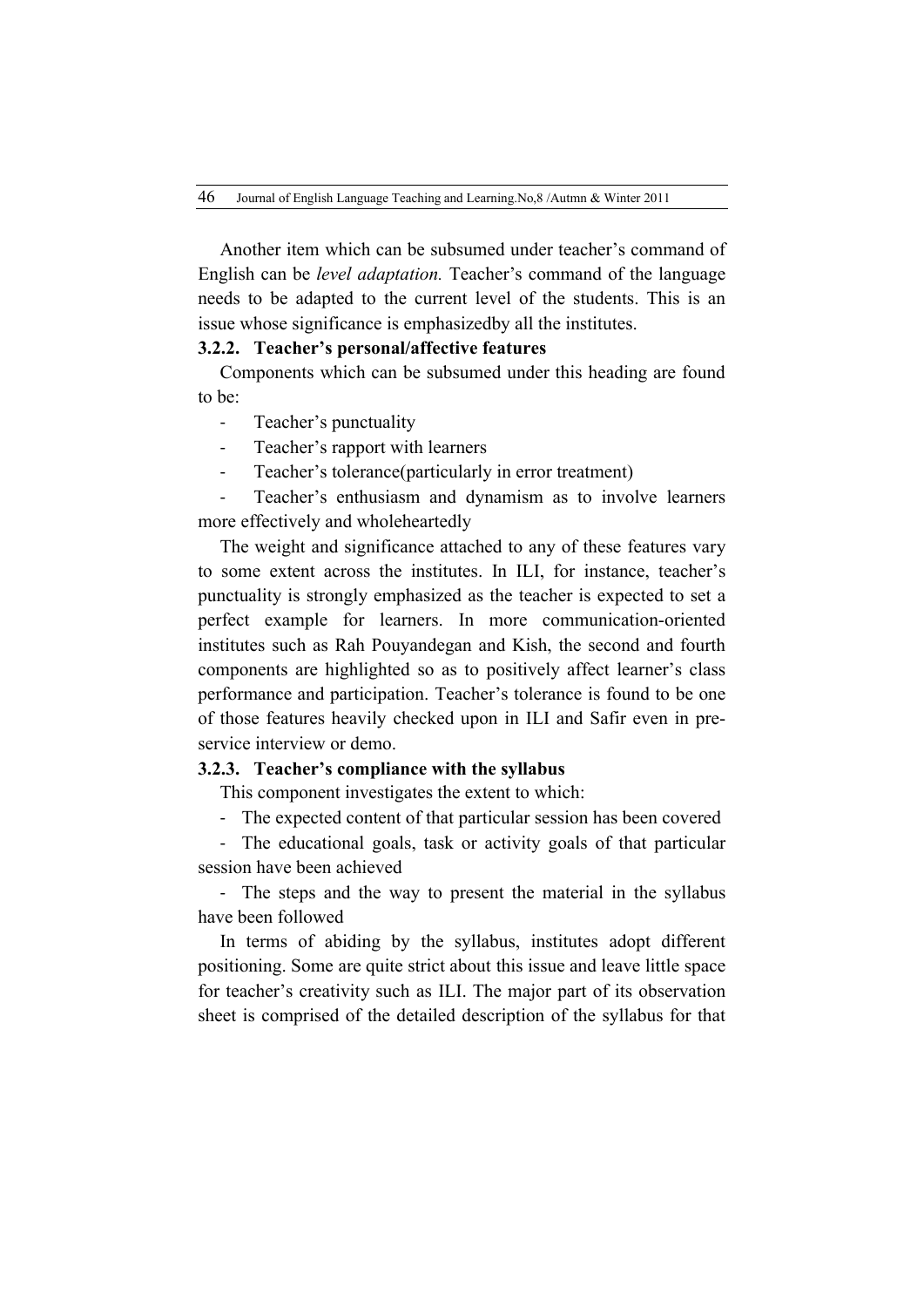particular session, the timing, stages, etc. Some other institutes, on the other hand, are more flexible towards the syllabus and are not oversensitive, like Rah Pouyandegan and Tehran Institute of Technology.

# **3.2.4. Teacher's teaching skills**

A 3-element categorization is suggested here for this component of teachers' assessment as indicated in figure 6:



*Figure 6. Sub-categories of teacher's teaching skills*

**Communication skills** deal with all sorts of interactions between teacher and learners. Among the items stated in evaluation sheets of the institutes are:

- Teacher's attempts to create communicative situations

- Managing Teacher Talking Time (TTT) and Student Talking Time (STT)

- Providing proper amounts of feedback especially in case of errors

**Class management** techniques can include items referring to:

- Contextualization (highly emphasized)
- Use of the board, realia, etc. in class
- Pace and use of time
- Heeding to discovery learning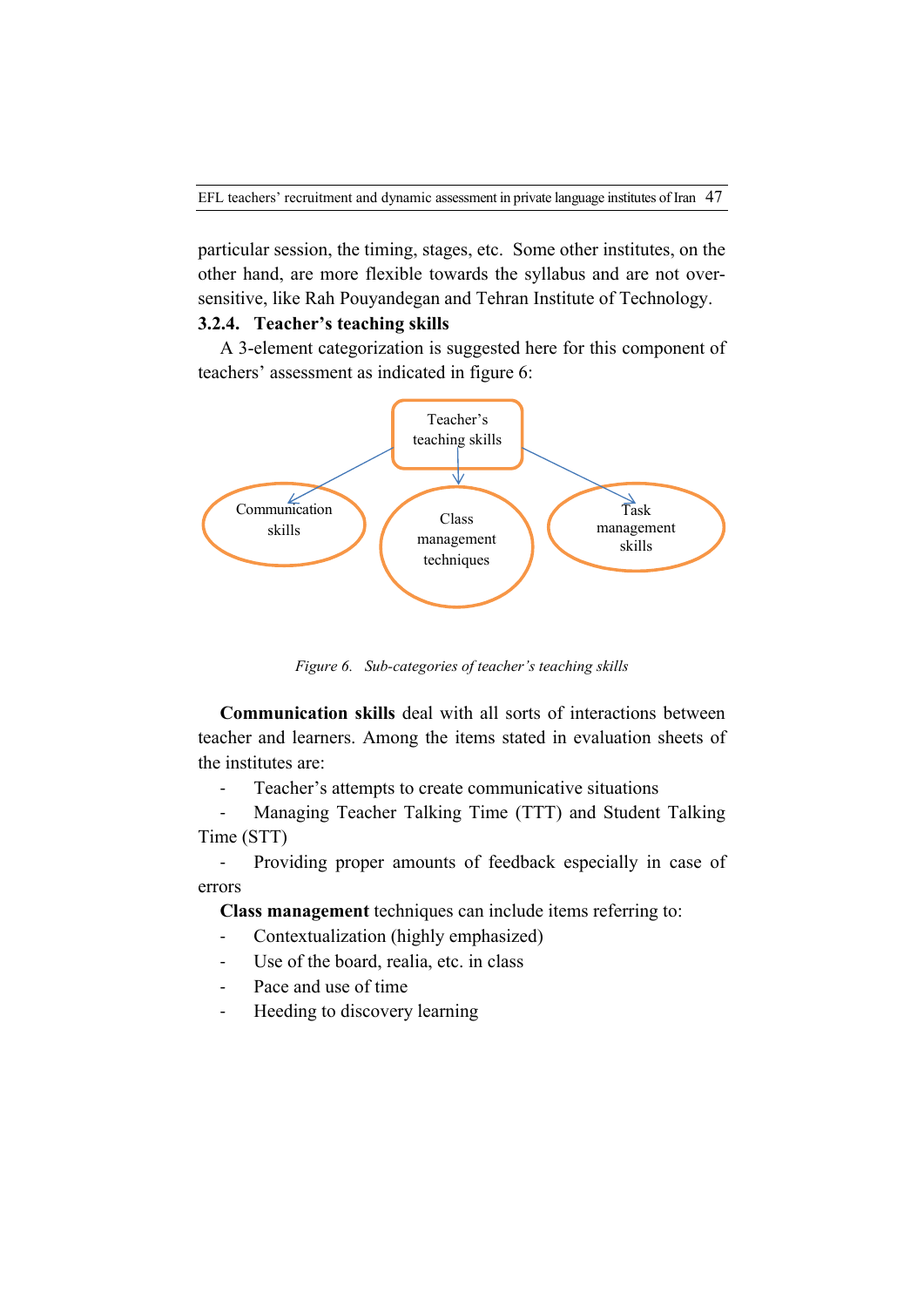**Task management** is concerned with teacher's tackling with different aspects of task and activities in class. The items which can be subsumed under this element are:

- Providing clear instructions to the tasks

Appropriate warm-up and follow up activities to the main tasks

- Monitoring learner's pair- or group work

Observation sessions end with a debriefing which is either immediately after the observed session or adjourned to another day within the week. Observer's role in the debriefing session tends to be more of a *facilitator* type, as introduced in Steinmetz (2002). They try to avoid a prescribing role; tend to be friendly and guide-like. Teachers have the chance to state their impression of the observation process and can write down any special comment they might have on any single point mentioned in the evaluation sheet. These forms close with the signatures of both the teacher and the observer, and end up in the working file of teachers in the institute. A copy, in some cases the original form or the scanned image of the forms from all over the country will be sent to the main office and will be archived.

The results of this regular evaluation will affect teacher's annual pay-rise and level promotion. In the teacher scoring system in one of these institutes (Safir), the final element of which entitled as QT is directly derived from the results of class observations.

#### **4. Conclusion**

The main purpose of this exploratory study was to find the main criteria of teacher recruitment and dynamic assessment in English language institutes of Iran. Findings were indicative of a procedure for teacher admission consisting of application, interview, written examination, training course, demo and internship stages. However, these are merely considered as the pre-service assessment which is to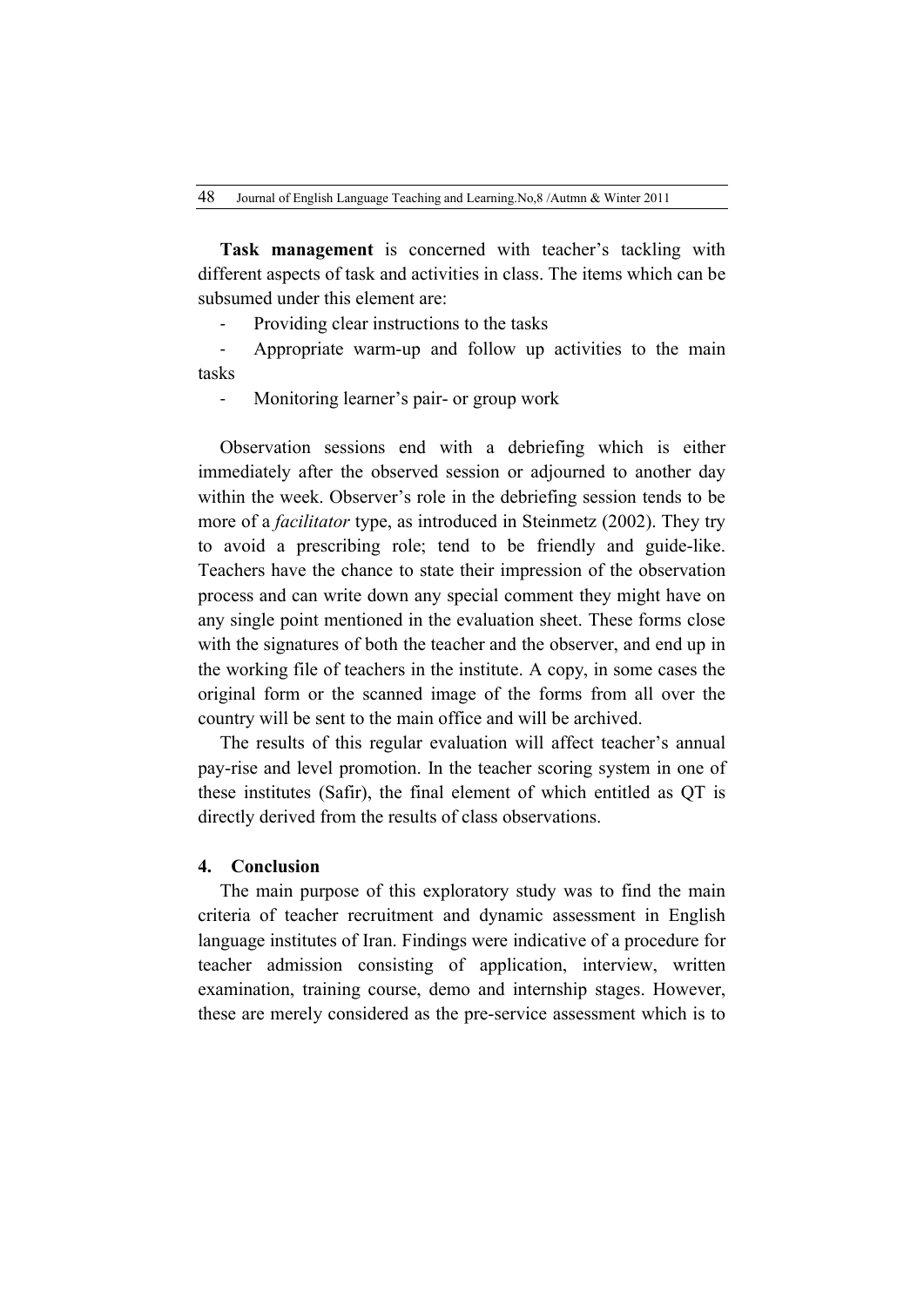be continued for in-service teachers. The issues which were attended in teacher assessment were categorized in this study into 4 groups of teacher's command of English, teaching skills, compliance with the syllabus and personal/affective features.

Each of the elements which were found in this study can be further investigated more in depth to check for its quality and probable drawbacks. As an instance reference can be made to the type of observations made in our country, the so-called authentic or surprise ones. To what extent, (if at all), these observations reflect the reality of teacher/student performance can be questioned and investigated. The cost and time wasting nature of part of the teacher admission process can be called attention to and redeemed. The content and quality of TTCs, their comprehensiveness considering their overintensiveness can be further explored. Attention can be drawn to the qualification of the observers and supervisors as well. Bailey's (2006) description of supervisor's roles and requirements is strongly needed to be perused and followed by those in charge of the instructional quality of the institutes.

In conclusion, the researcher hopes the results of this study can at least shed light on the overall view of EFL teacher admission and assessment process in Iran in the private sector. It is also hoped that similar studies are carried out in the nature and quality of EFL teacher assessment in public schools so that the whole system of language teaching in our country can be aided to improve.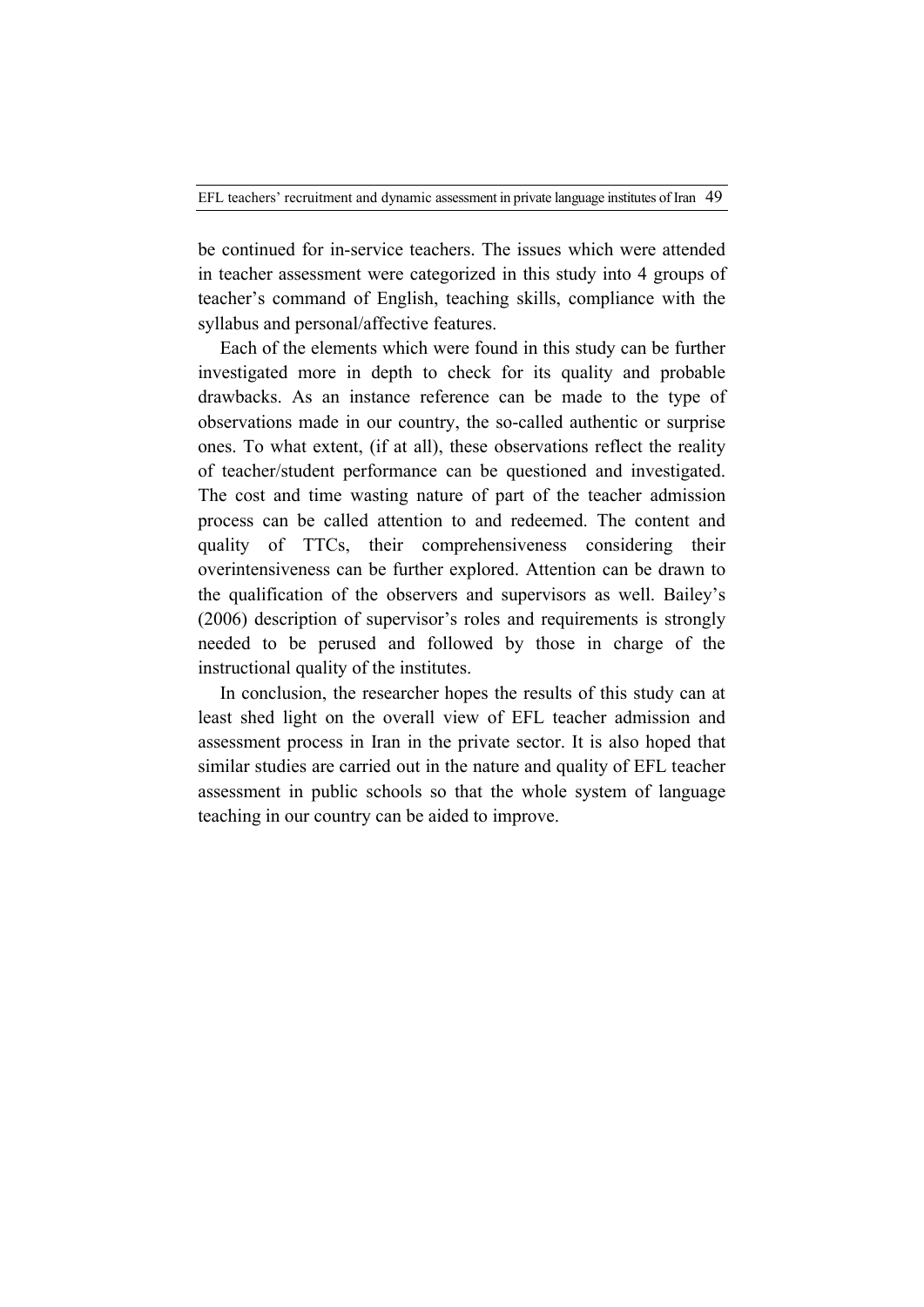### **References**

- Bailey, K. M. (2006). *Language teacher supervision.* Cambridge: Cambridge University Press.
- Blum, R. E. (2009). Standards-Based Reform: Can It Make a Difference for Students?*Peabody Journal of Education75*(4), 90- 113.
- Cummins, J. & Davison, C. (2007).International handbook of English language teaching. New York: Springer.
- Darling-Hammond, L. (2000).Solving the dilemmas of teacher supply, demand and standards. New York: National Commission on Teaching and America's Future.
- Darling-Hammond, L. (2002). The research and rhetoric on teacher certification: a response to "teacher certification reconsidered". *Education Policy Analysis Archives 10*(36). 1-55.
- Darling-Hammond, L. & Snyder, J. (2000).Authentic assessment of teaching in context.*Teaching and Teacher Education 16*.523-545.
- Dole, J. A.; Nokes, J. D. &Drits, D. (2008).Cognitive strategy instruction. Available at: *www.ucrl.utah.edu.*
- Duquette, C. (1993). Collaborating with teachers in the selection of teacher education candidates: one experience.McGilI Journal of Education 28 (1).105-114.
- Glazerman, S.; Loeb, S.; Goldhaver, D.; Staiger, D.; Raudenbush, S. & Whitehurst, G. (2010).Evaluating teachers: the important role of value-added.Brookings Institution. Available at: *www.brookings.edu.*
- Ingvarson, L. & Hattie, J. (2008).*Assessing teachers for professional certification: the first decade of the national board for professional teaching standards.*Oxford: Elsevier Ltd.
- Knox, A. B. (2002*). Evaluation for continuing education: a comprehensive guide to success*. New York: Jossey-Bass.